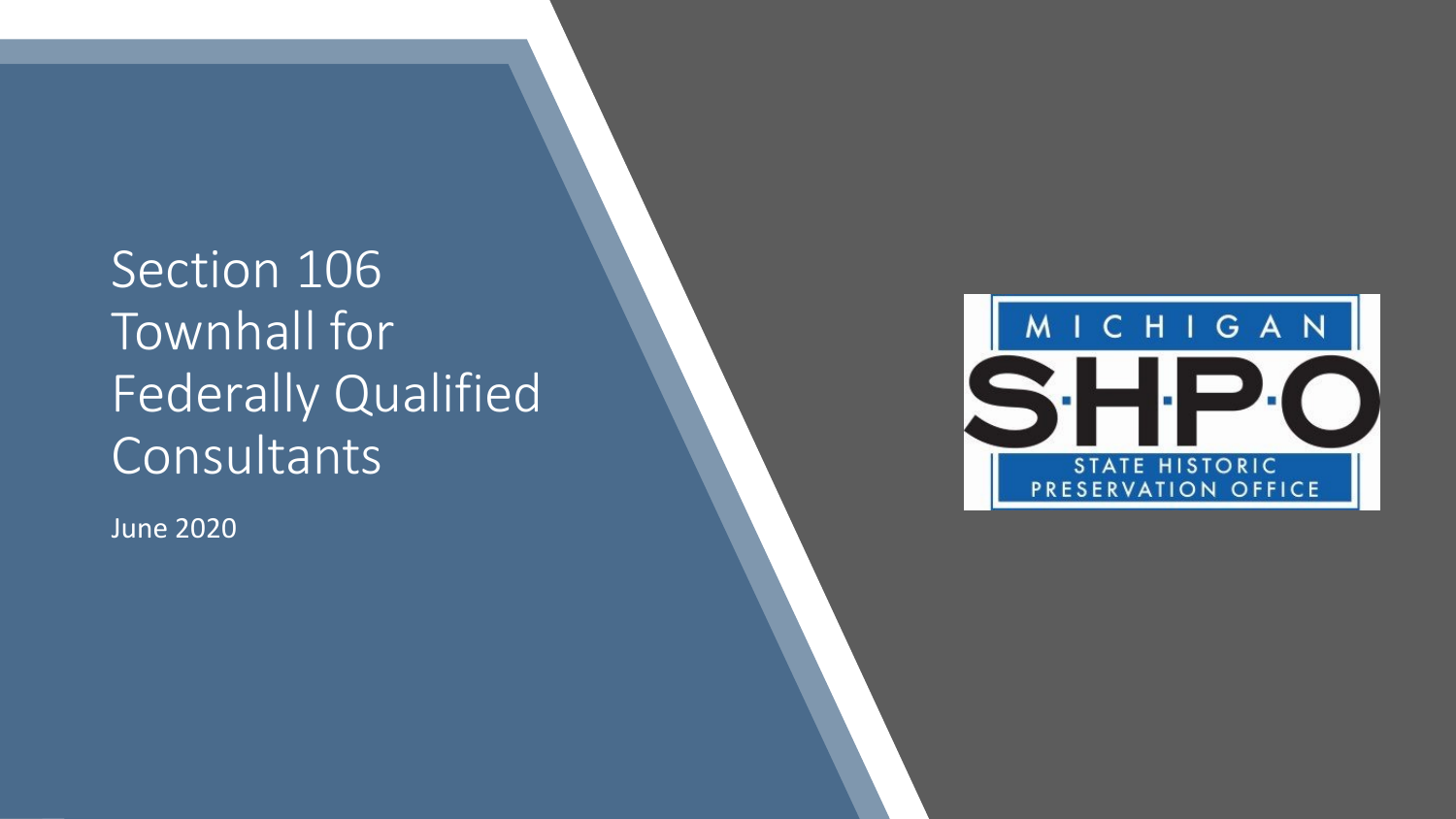### Changes to the Section 106 Process in Michigan



#### **Identification Efforts**

Appropriate Federally Qualified Individuals Secretary's Standards and Guidelines for Identification Adequacy of Documentation





**Who can submit? Section 106 Application Changes**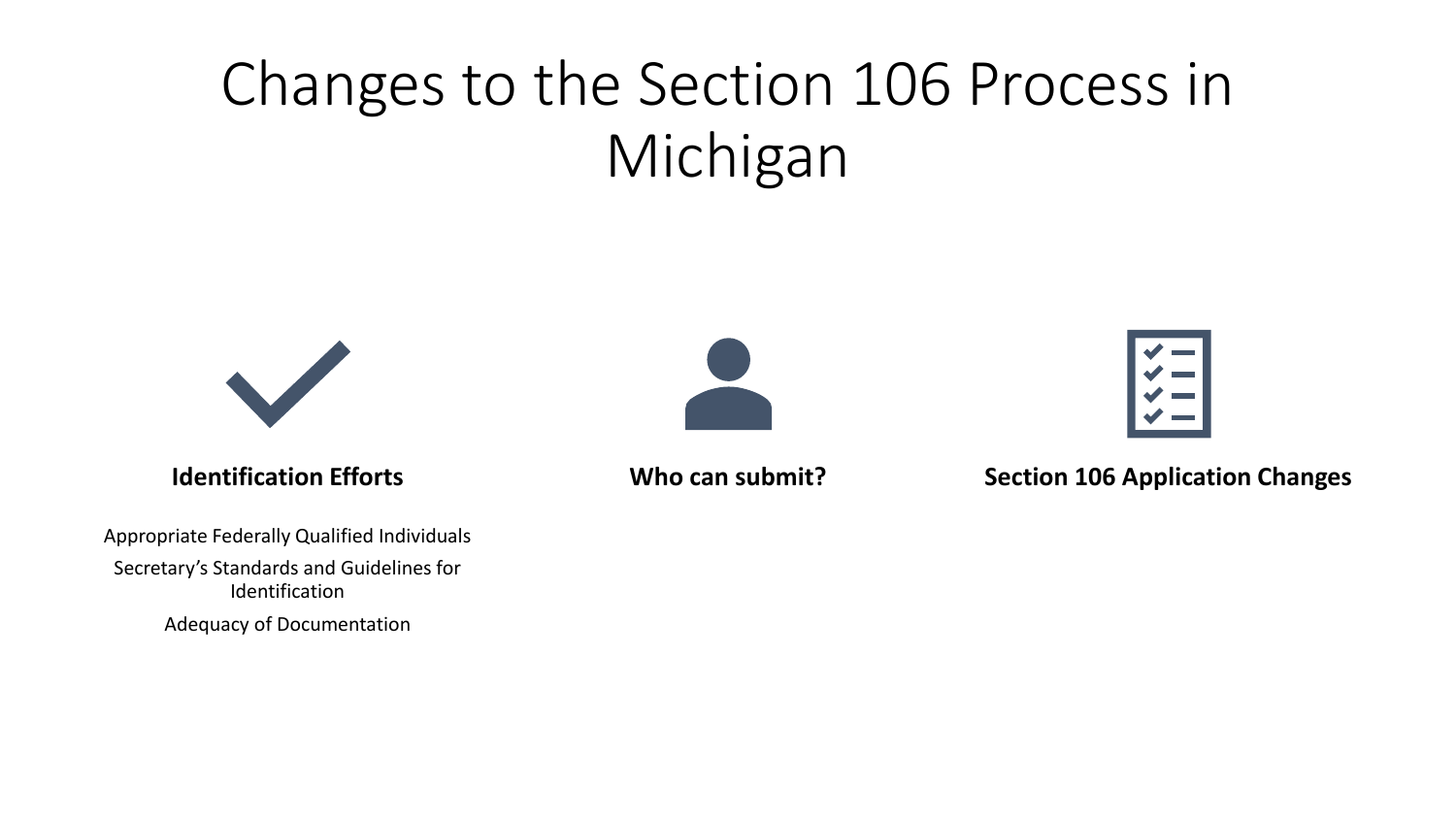## Federal Qualifications Refresher



Published in the Code of Federal Regulations, 36 CFR Part 61



"Define minimum education and experience required to perform identification, evaluation, registration, and treatment activities."



Archaeology



Architectural History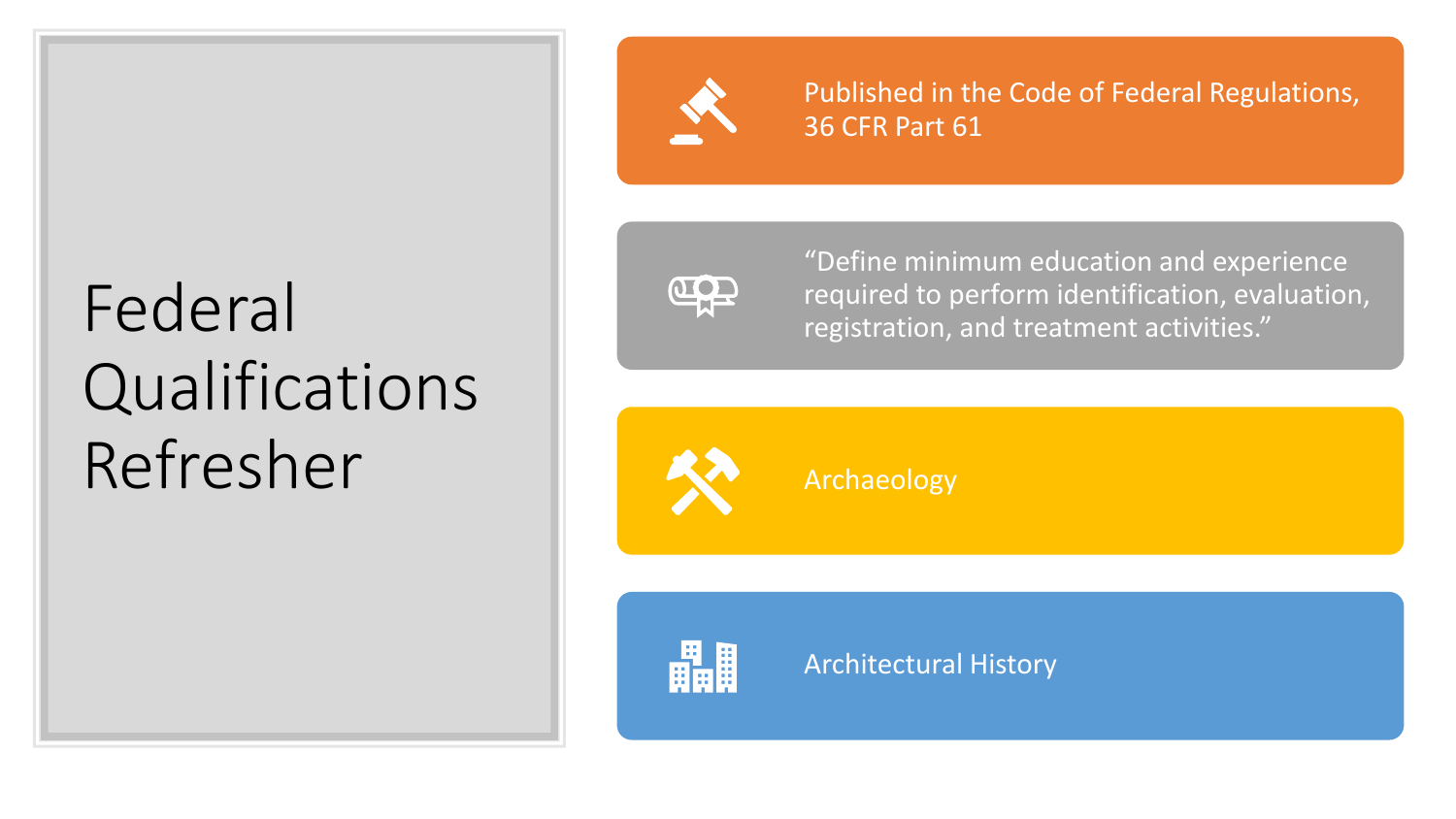### Federal Qualifications Continued

#### **Archaeology**

- The minimum professional qualifications in archeology are a graduate degree in archeology, anthropology, or closely related field plus:
	- At least one year of full-time professional experience or equivalent specialized training in archeological research, administration or management;
	- At least four months of supervised field and analytic experience in general North American archeology, and
	- Demonstrated ability to carry research to completion.
- In addition to these minimum qualifications, a professional in prehistoric archeology shall have at least one year of full-time professional experience at a supervisory level in the study of archeological resources of the prehistoric period. A professional in historic archeology shall have at least one year of full-time professional experience at a supervisory level in the study of archeological resources of the historic period.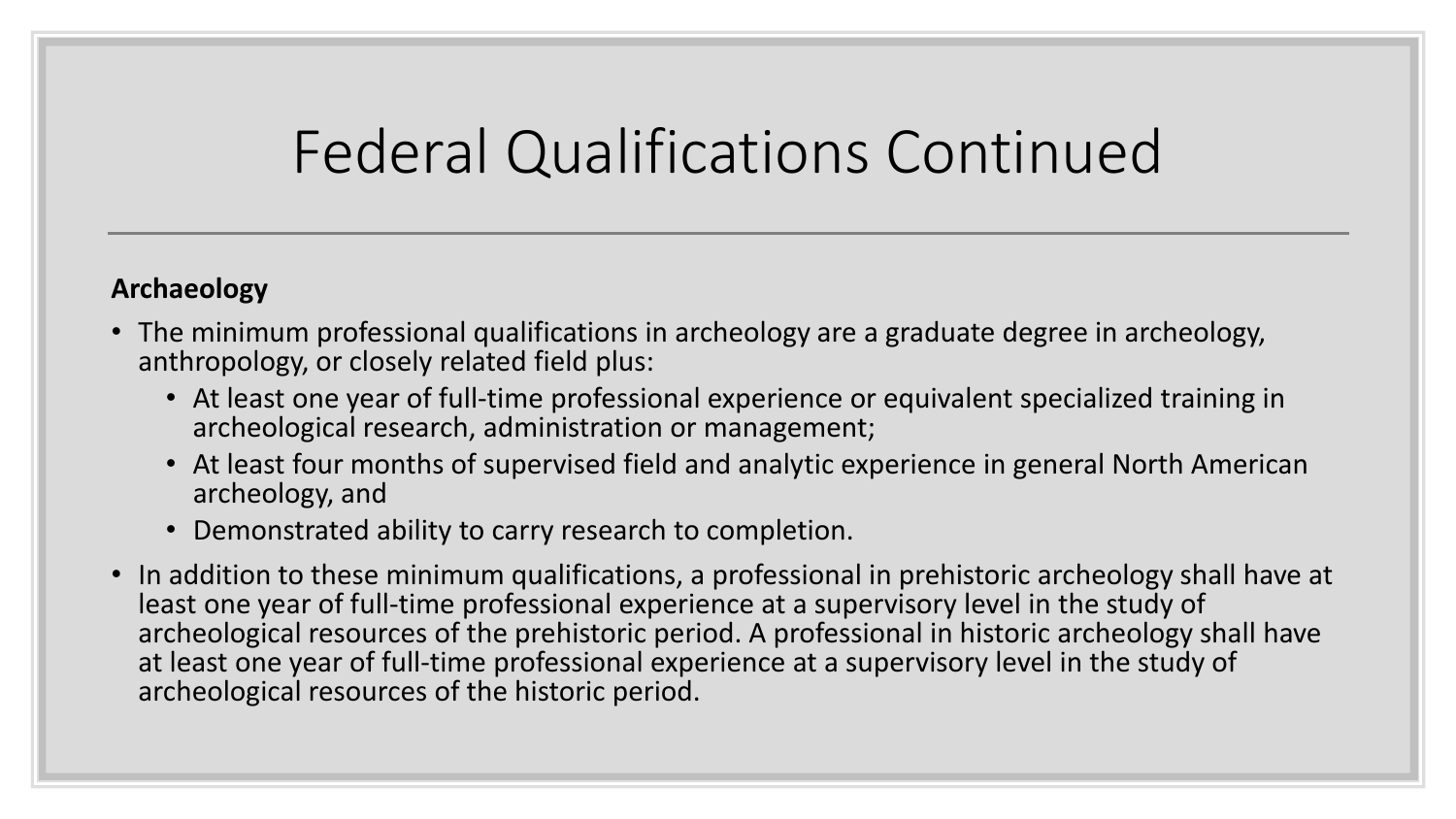### Federal Qualifications Continued

#### **Architectural Historian**

- The minimum professional qualifications in architectural history are a graduate degree in architectural history, art history, historic preservation, or closely related field, with coursework in American architectural history, or a bachelor's degree in architectural history, art history, historic preservation or closely related field plus one of the following:
	- At least two years of full-time experience in research, writing, or teaching in American architectural history or restoration architecture with an academic institution, historical organization or agency, museum, or other professional institution; or
	- Substantial contribution through research and publication to the body of scholarly knowledge in the field of American architectural history.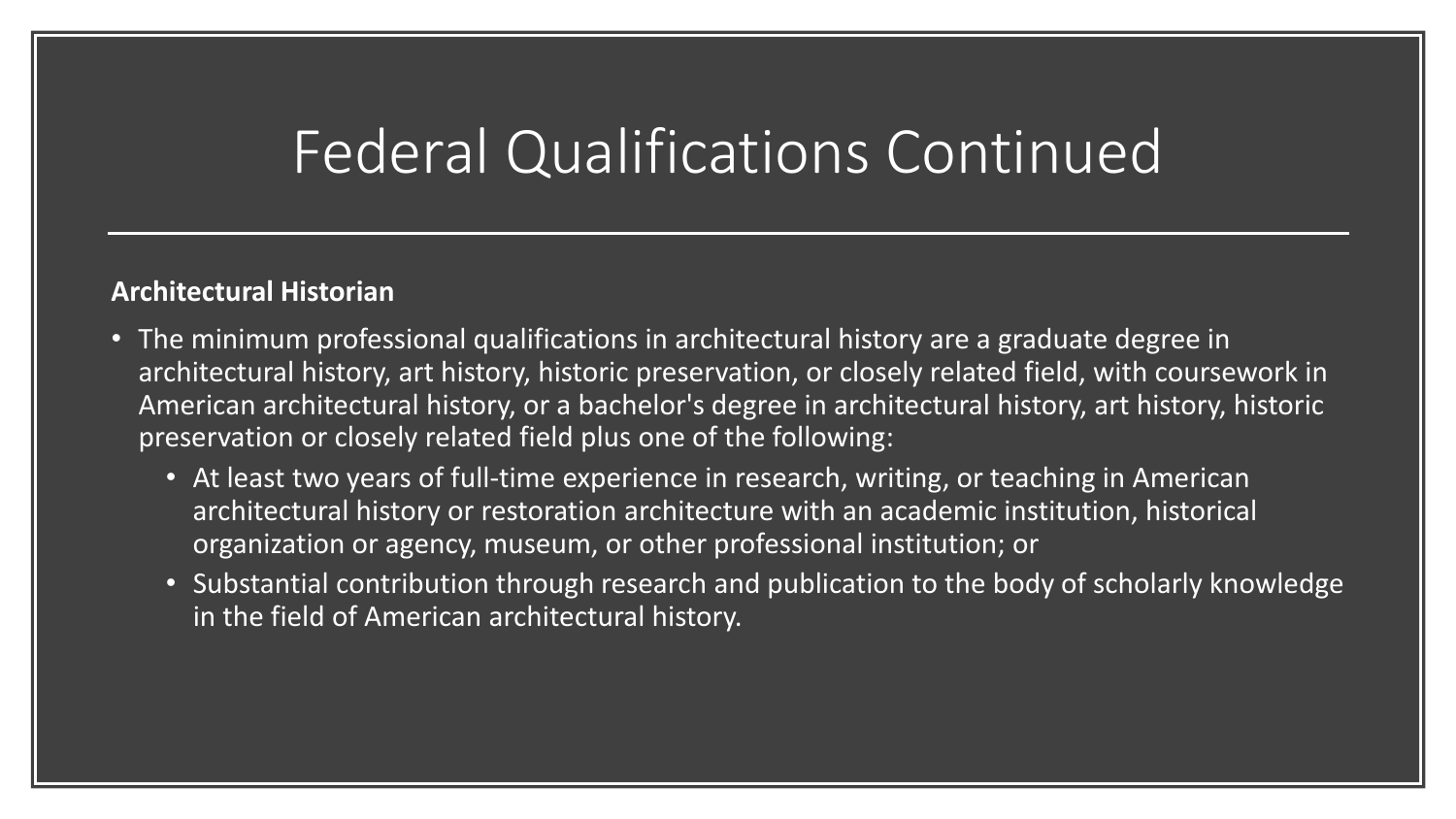#### Federal Qualifications and the Consultants List

- You do not have to be on the consultants list.
- The list is a courtesy for communities, developers and others to more easily find federally qualified consultants.
- Those listed intend to regularly work in Michigan.
- If you are on the list, you do not have to submit your resume with every application. If you are not, submit your resume with every application.

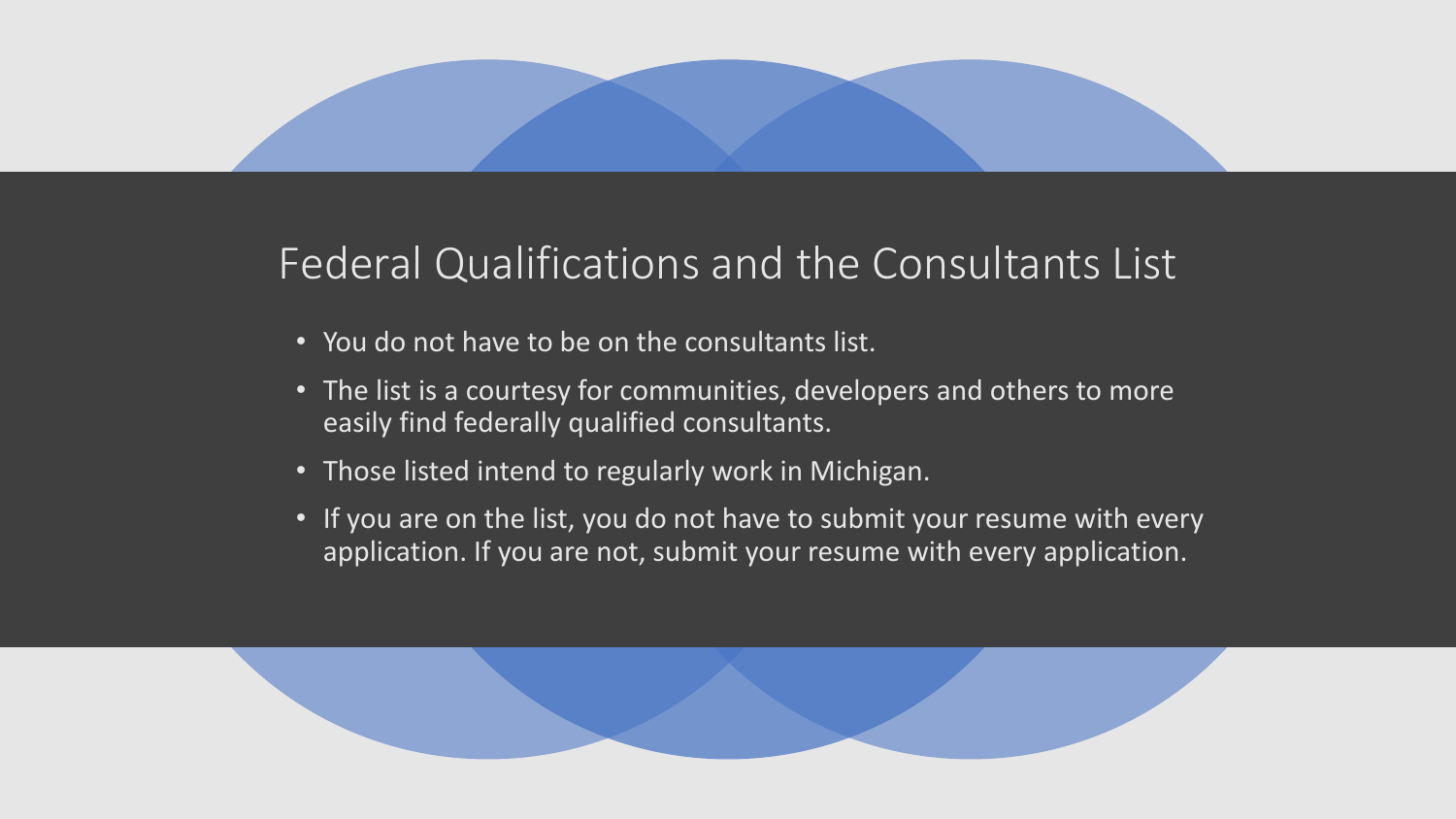## New Section 106 Consultation Application Documents

These forms will be available on the website in the next four weeks. They will be optional but strongly recommended until January 1, 2021; at that point they will required.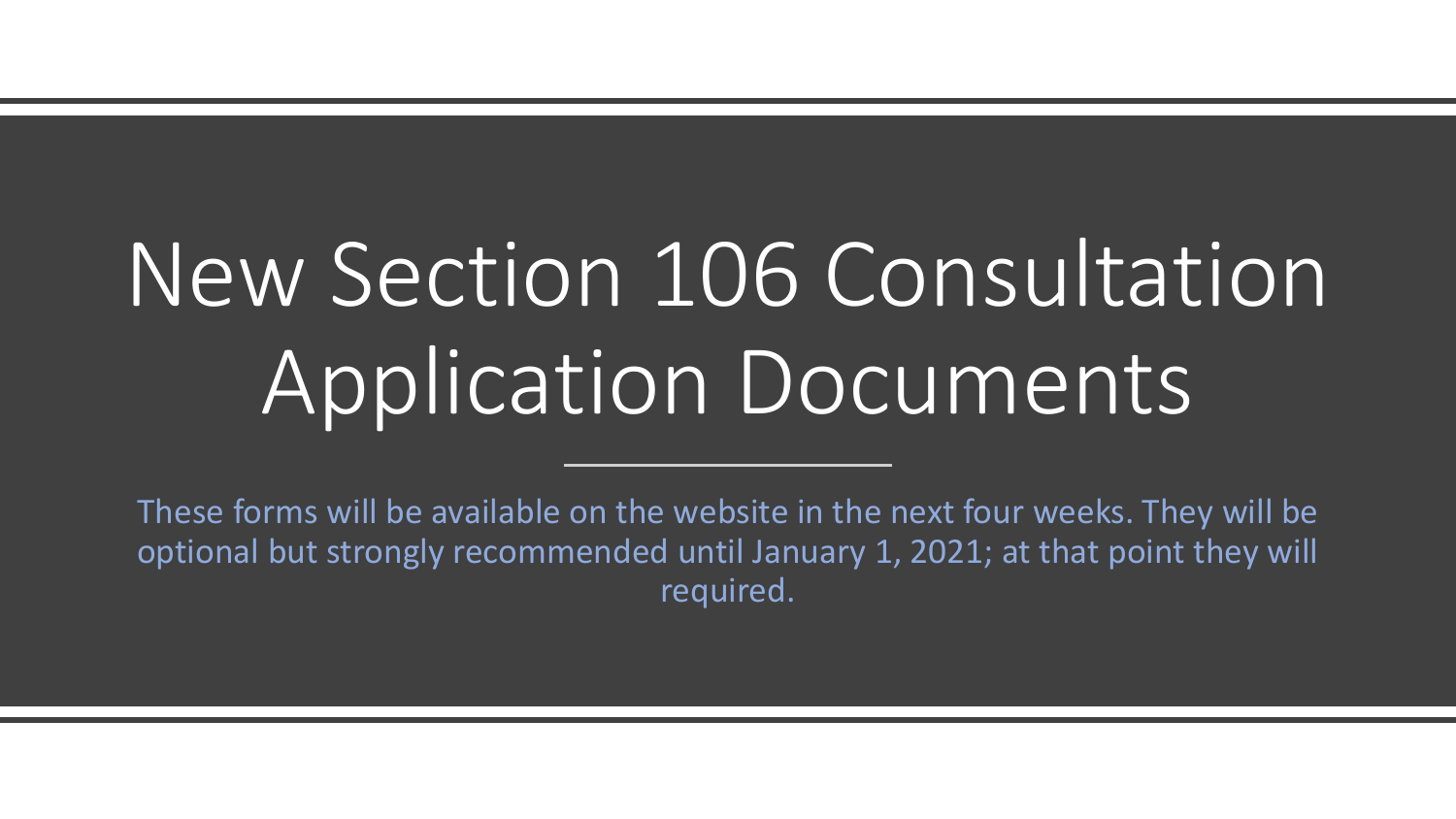# Expectations for Identification

Not every project will involve survey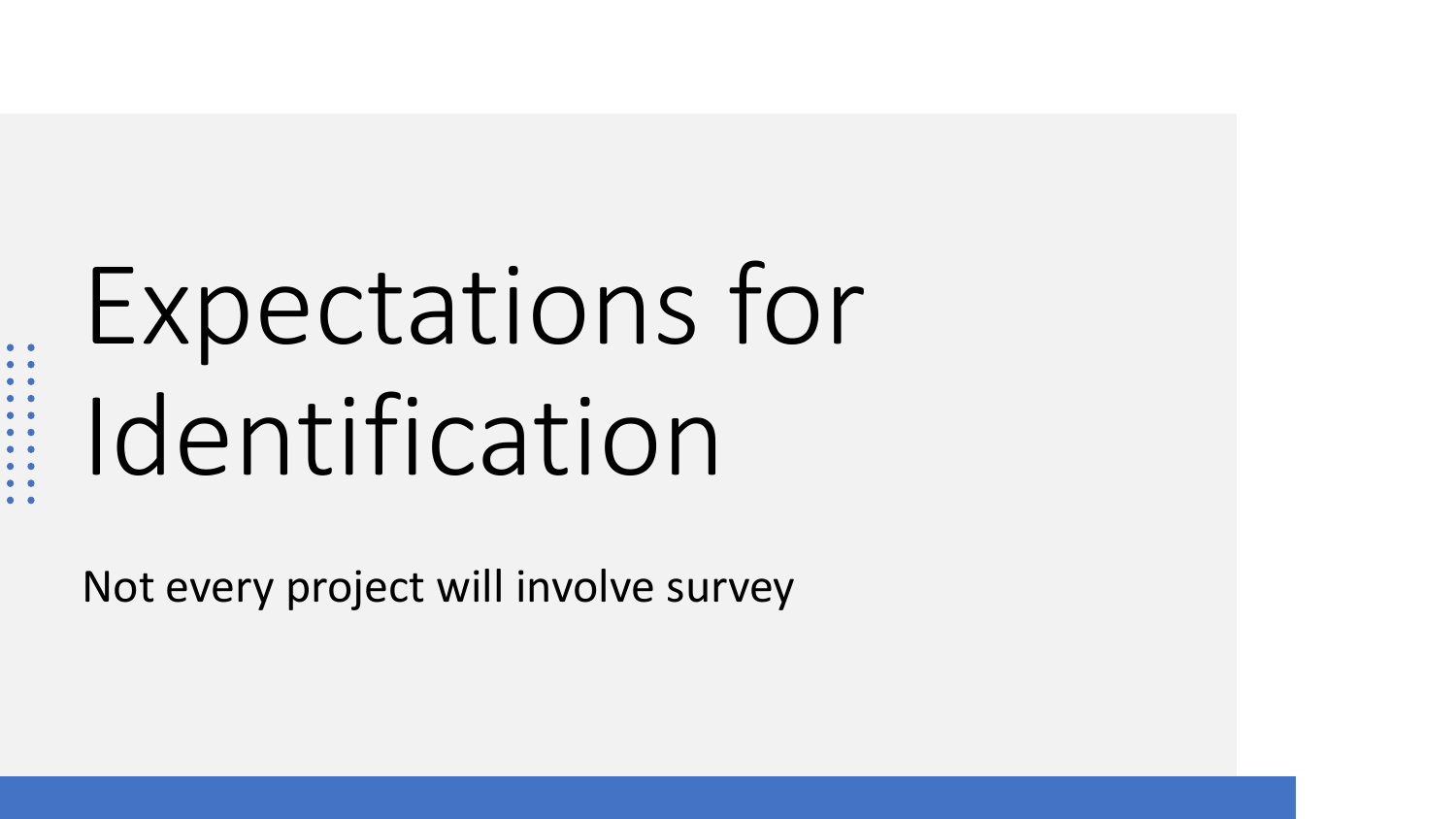### Expectations for Archaeological Research

- Archaeological Sensitivity Map
- Summary of previously reported sites and surveys
- Town/Range/Section or Private Claim numbers
- Description of proposed ground disturbance
- Undisturbed soils
- Past & present land use
- Potential for Adverse Effect
- Fieldwork recommendation
- Qualifications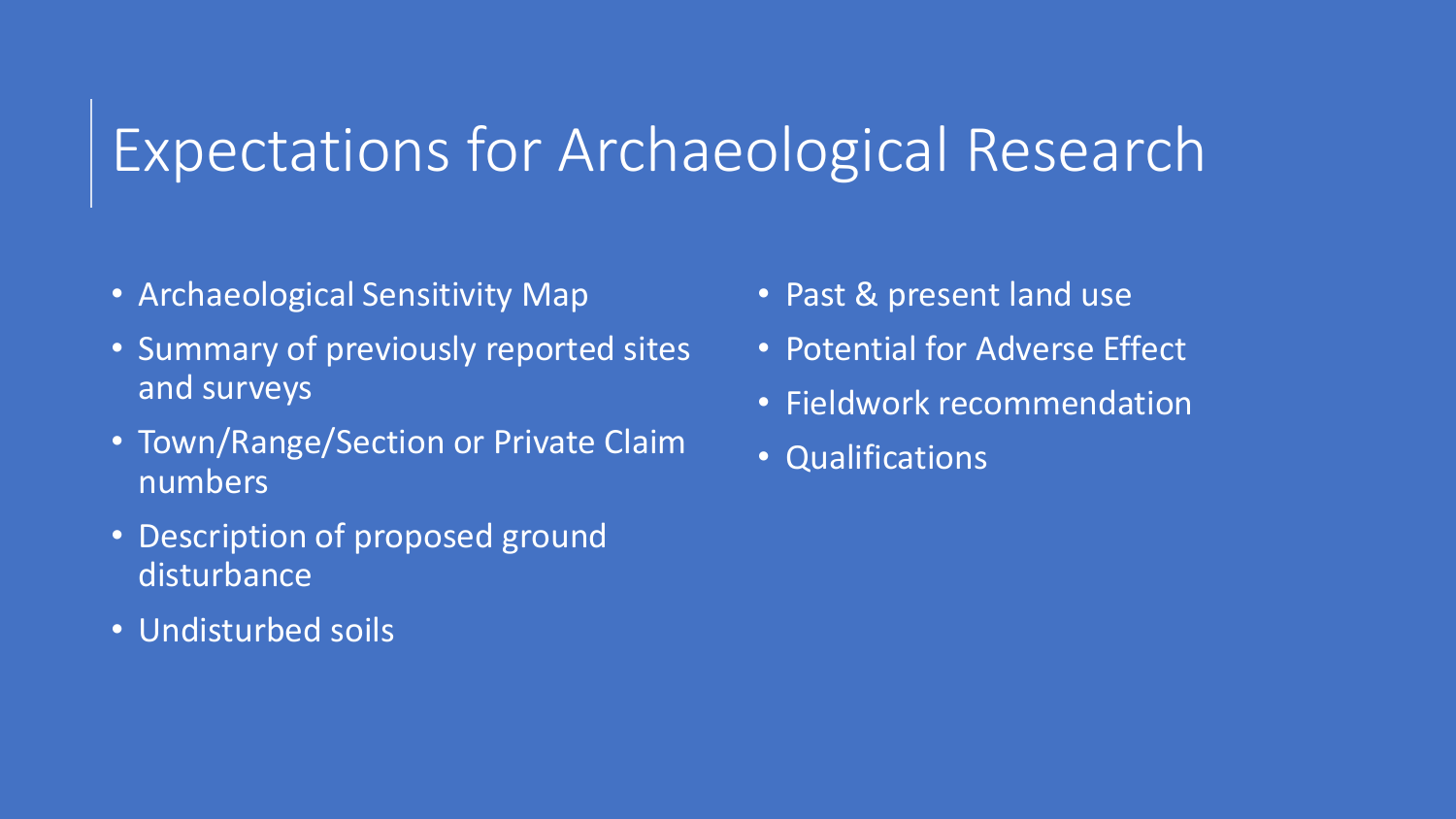### **Expectations** for Architectural Resources

#### Previously reported sites

- Utilize a spreadsheet like the above-ground identification table and Identification Form as appropriate.
- If a resource is located within the Area of Potential Effect then please utilize an Architectural Properties Identification Form and include an assessment of current building condition.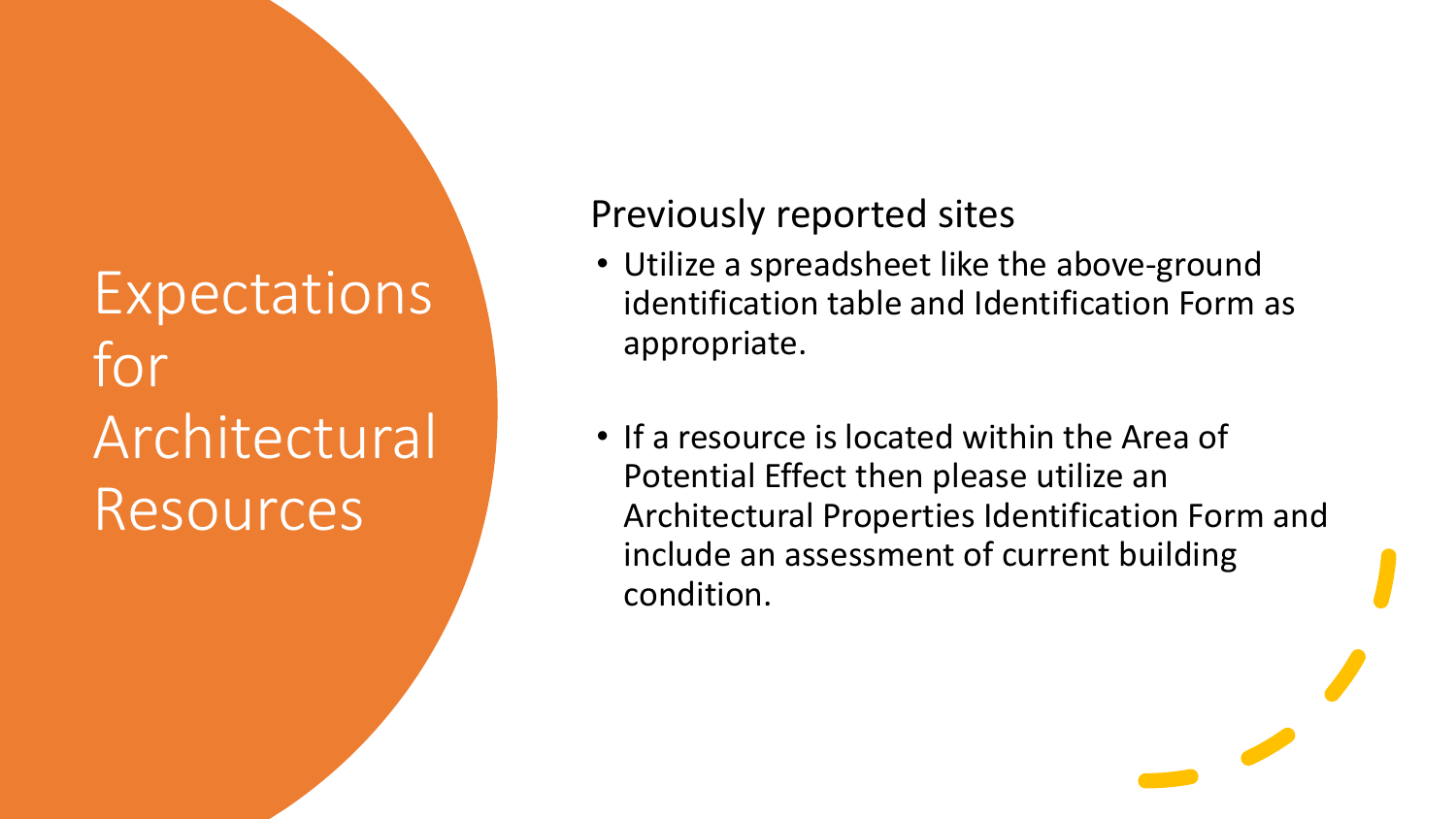### **Expectations** for Architectural **Historians**

#### Unidentified Historic Resources

- For projects with less than 25 properties in the APE, complete an Architectural Properties Identification Form for each.
- For projects with more than 25 properties in the APE, consult with SHPO staff prior to beginning work to develop an appropriate plan.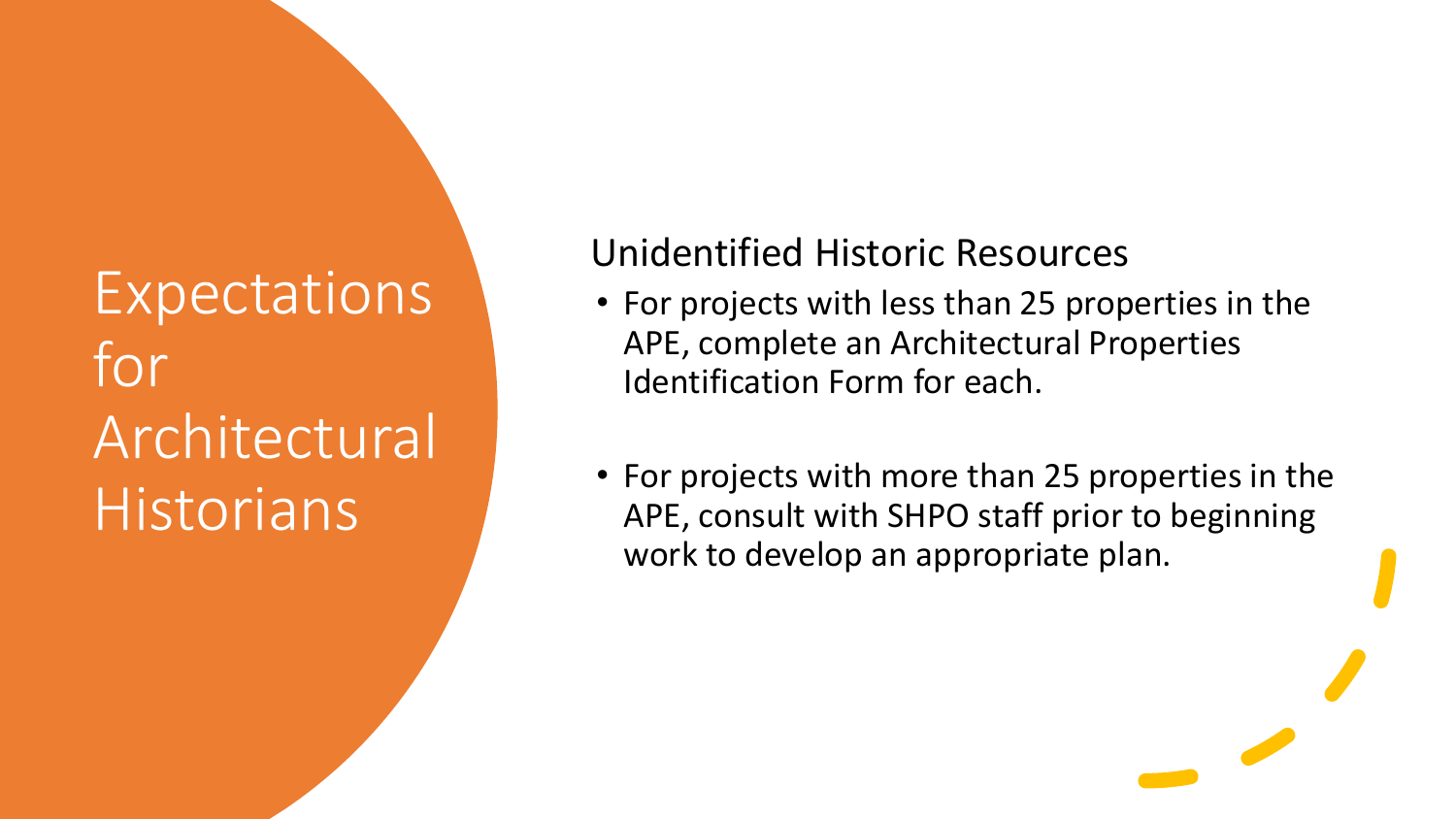### When a Survey is necessary?

#### Archaeological

- Note that archaeological fieldwork is not required for every project, nor is it appropriate for many projects.
- The need for fieldwork, typically survey, should be determined by the federal agency, often in consultation with parties, such as the SHPO.
- The archaeological consultant may produce recommendations to inform these decisions; the consultant cannot require survey.

#### Architectural

- Additional Context Needed
- Depends on the scope of the project
- Always discuss survey projects with SHPO staff before beginning the project.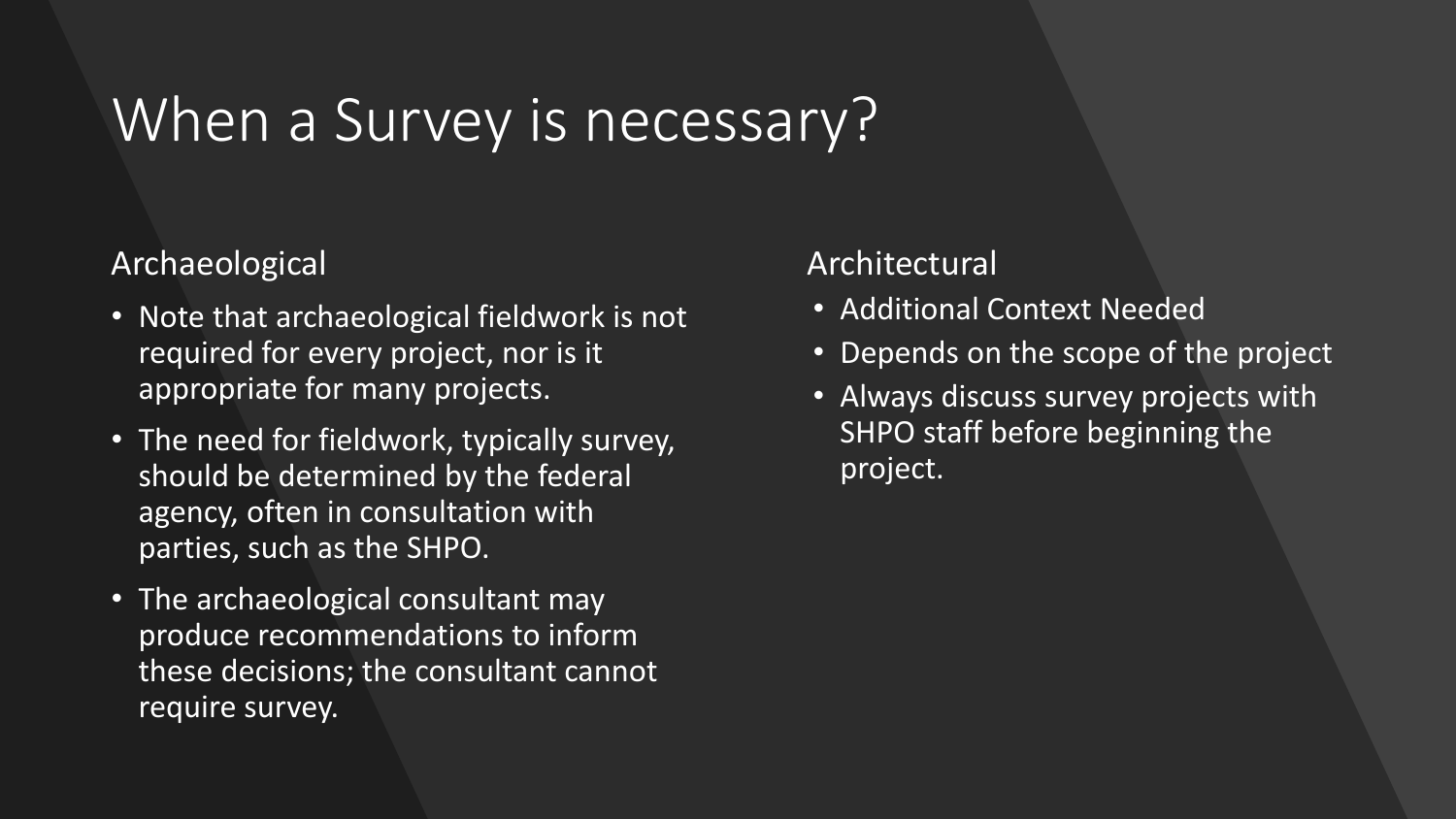#### Mapping Requirements

Multiple maps are required for each project. These are an essential part of the application package and projects without adequate maps will be returned for more information.

#### Area of Potential Effect Map

- Indirect and direct APE boundaries
- Street names required
- Aerial images may be included as a supplemental document but not in place of other maps.

#### Archaeological Sensitivity Map

- 7.5' USGS topographic quadrangle map base
- Show direct and indirect effect APE boundaries.
- Show boundaries of any previously reported archaeological sites and surveys.
- Demonstrates relationships between the project, research, and the larger environmental context, and is the main visual exhibit supporting related determination of effect.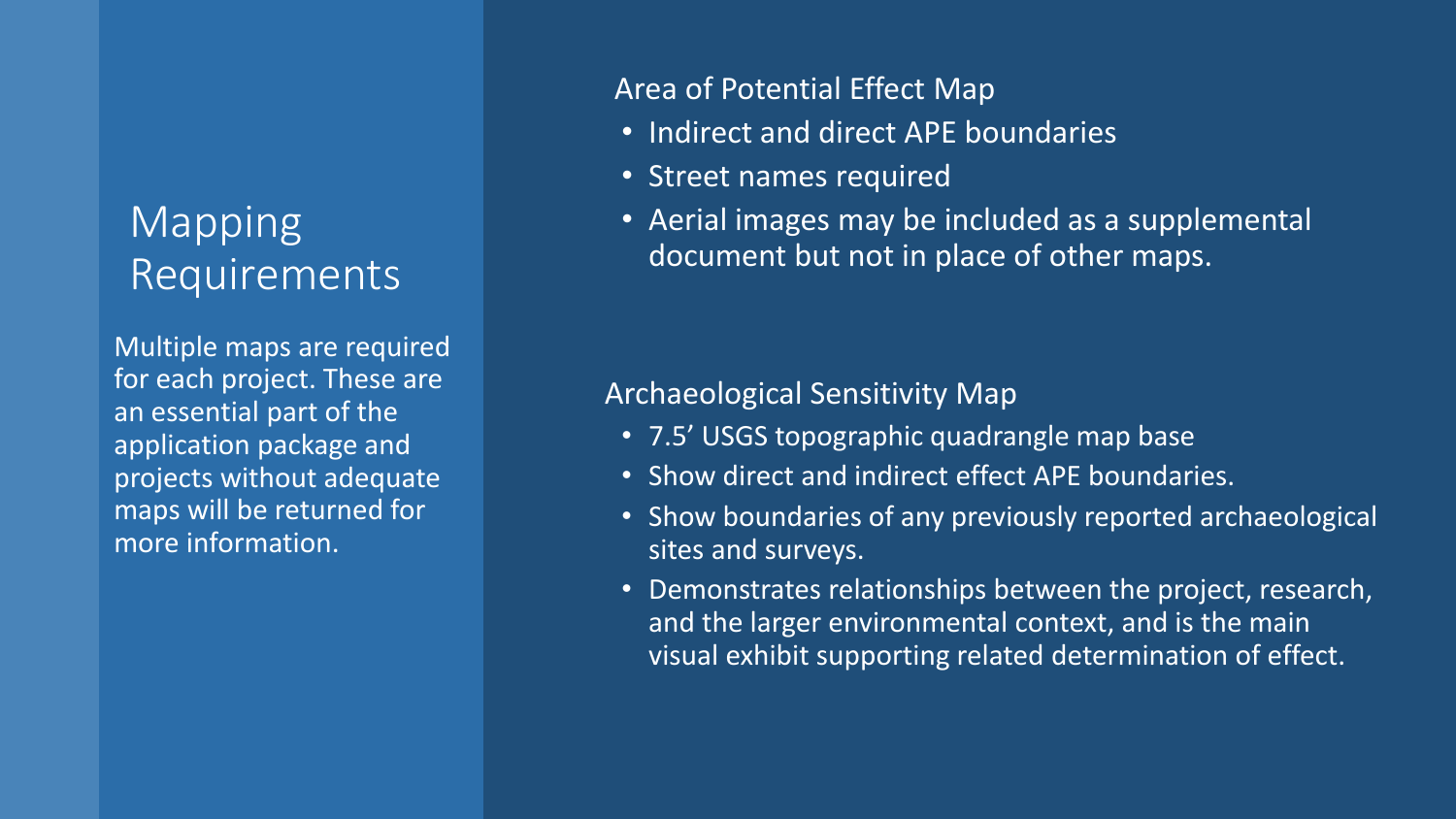### APE Map Example



#### **Lacks Context No Street Names**

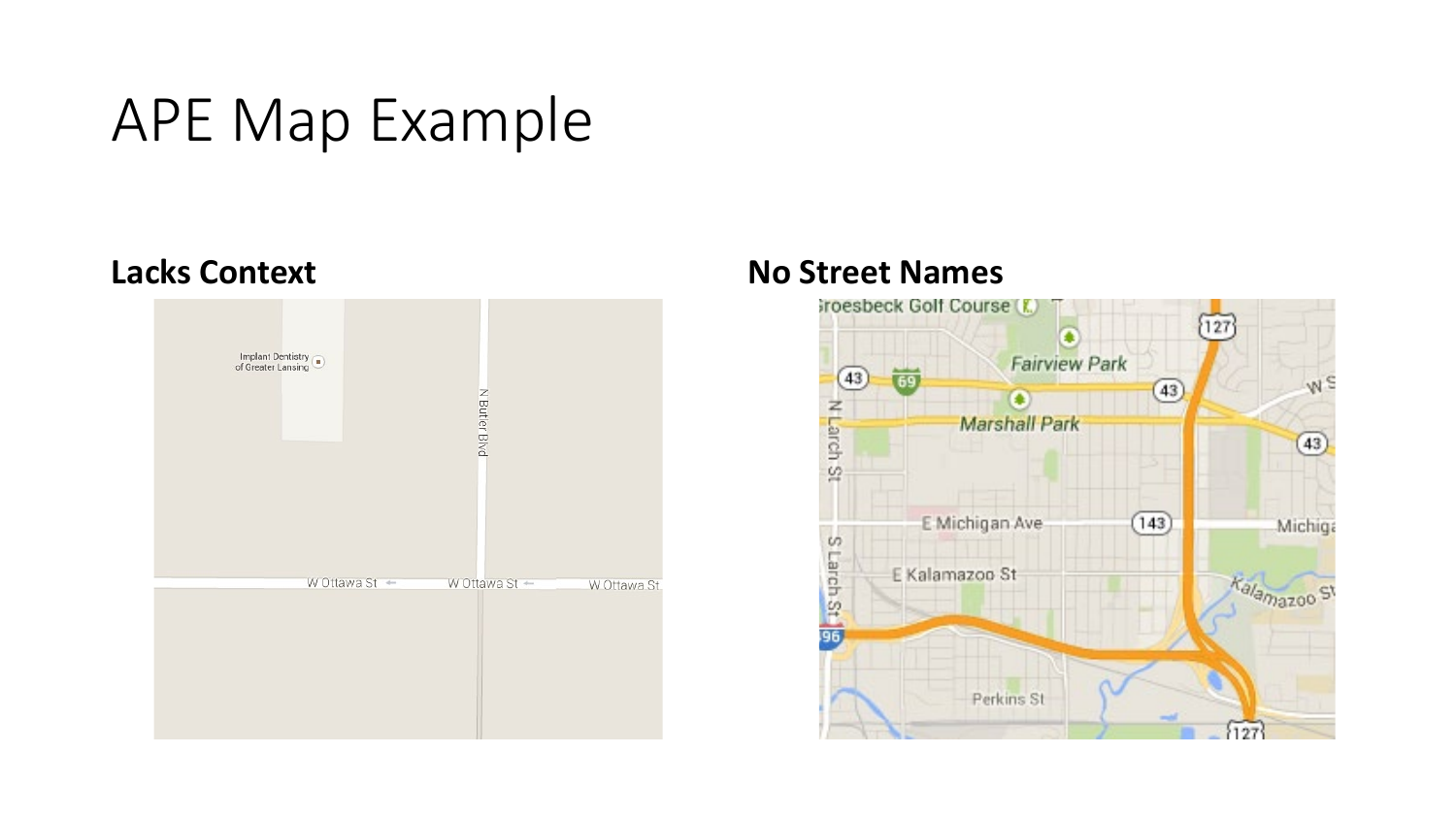### Good Examples of APE Maps



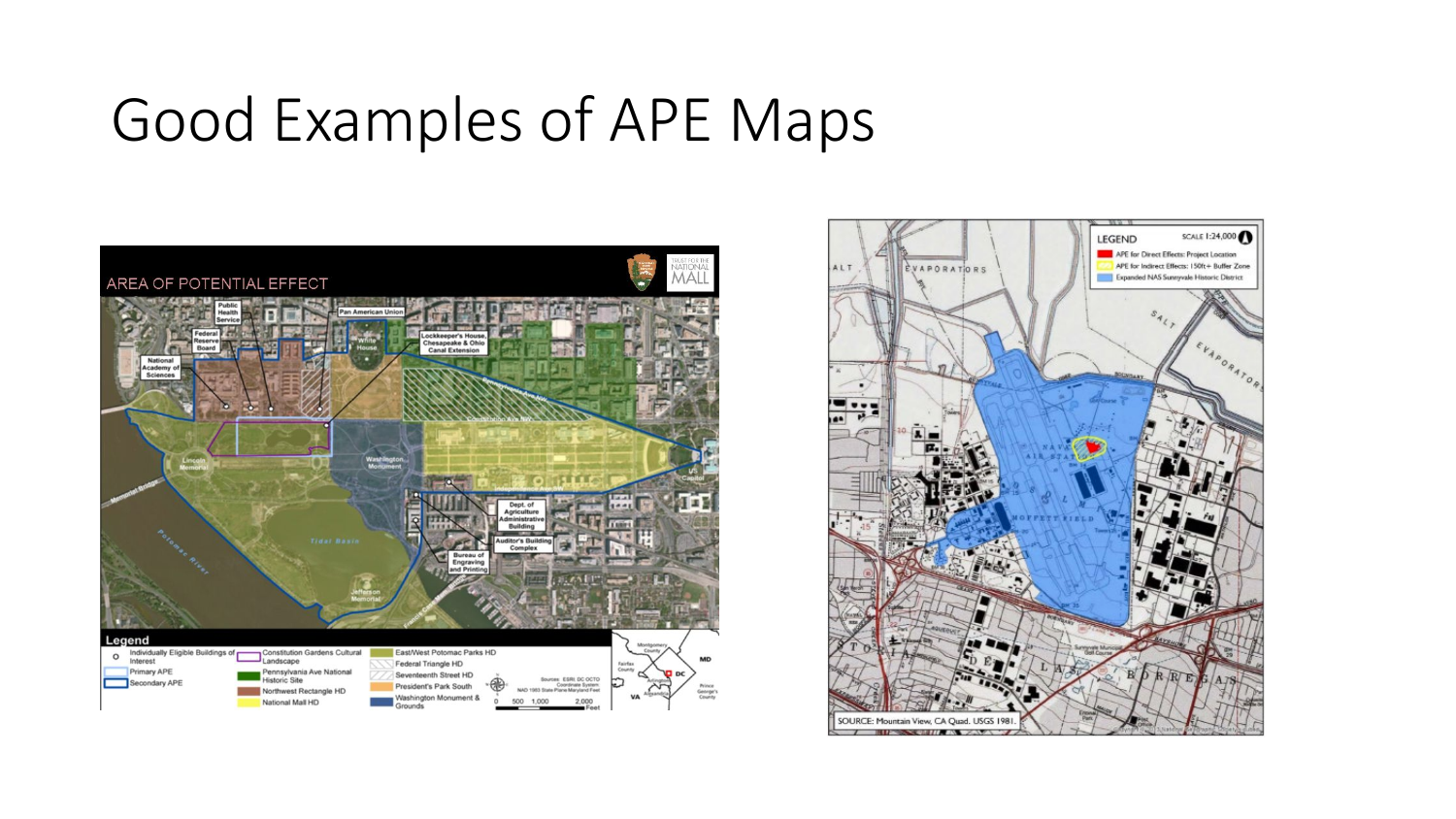### 7.5' USGS Topographic Quadrangle Map Base

download free and easy from USGS topoView website

#### **Not acceptable and acceptable Acceptable**



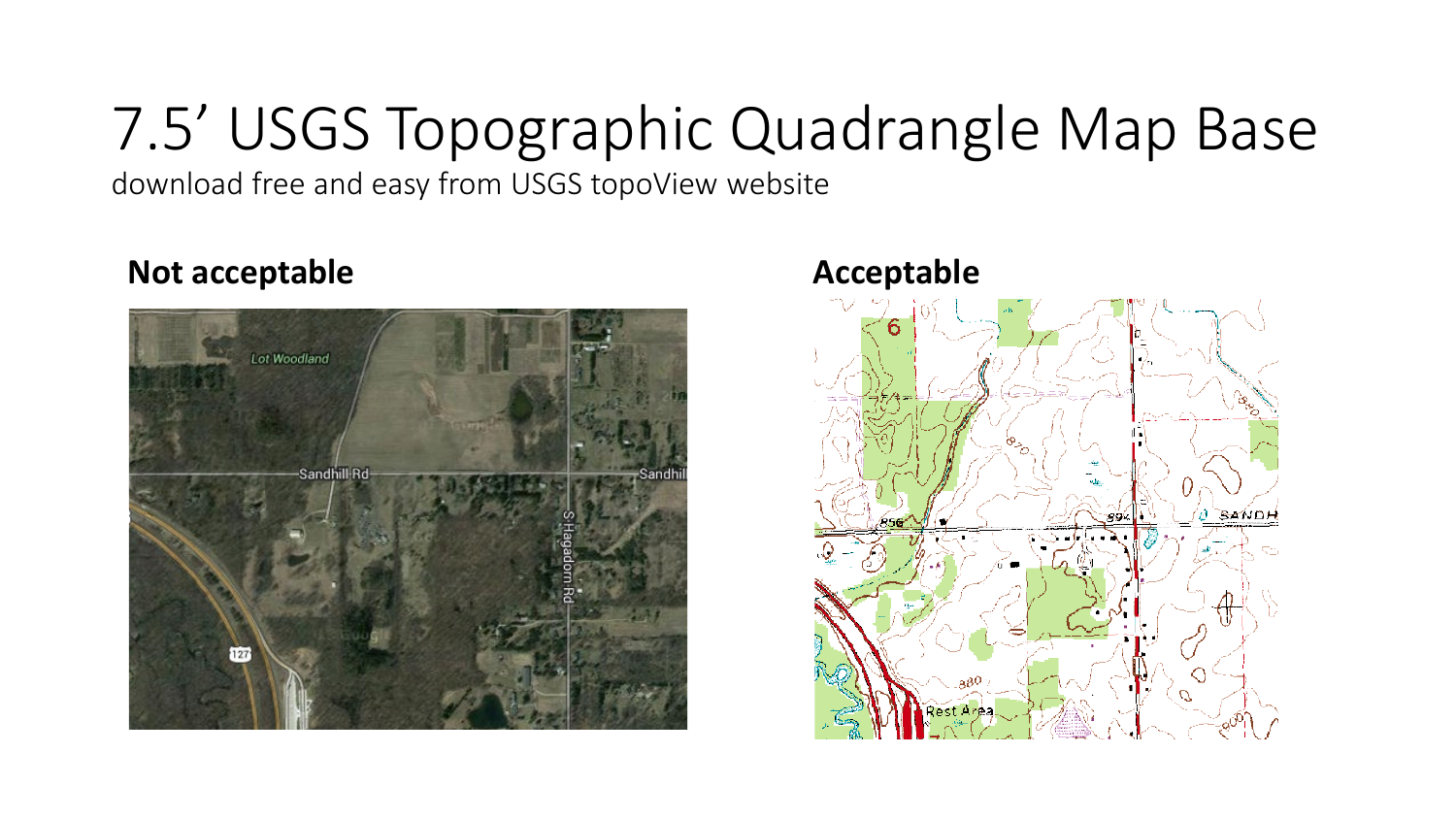### Research Requests

- Research requests for archaeological data must be submitted by the federally qualified archaeologist involved in the project.
- Requests for architectural records are not restricted and the request may be submitted by archaeologists, but the expectation remains that an architectural historian will complete the architectural identification.
- We hope to be able to allow limited inperson appointments soon.

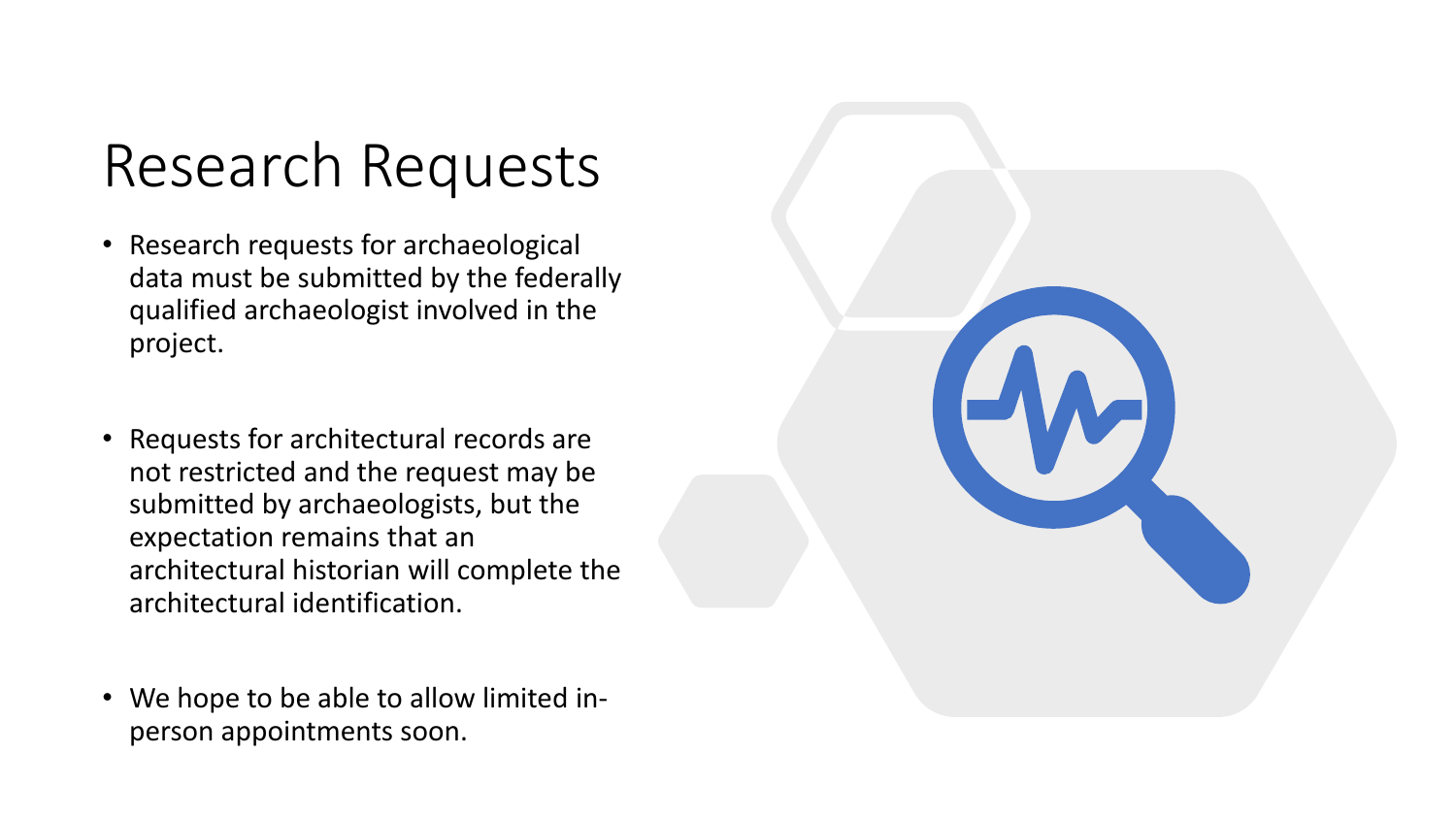General SHPO Updates • Remote Work

- Online submission
- New address: 300 North Washington Square, Lansing, MI 48913
- Impacts to review and research times